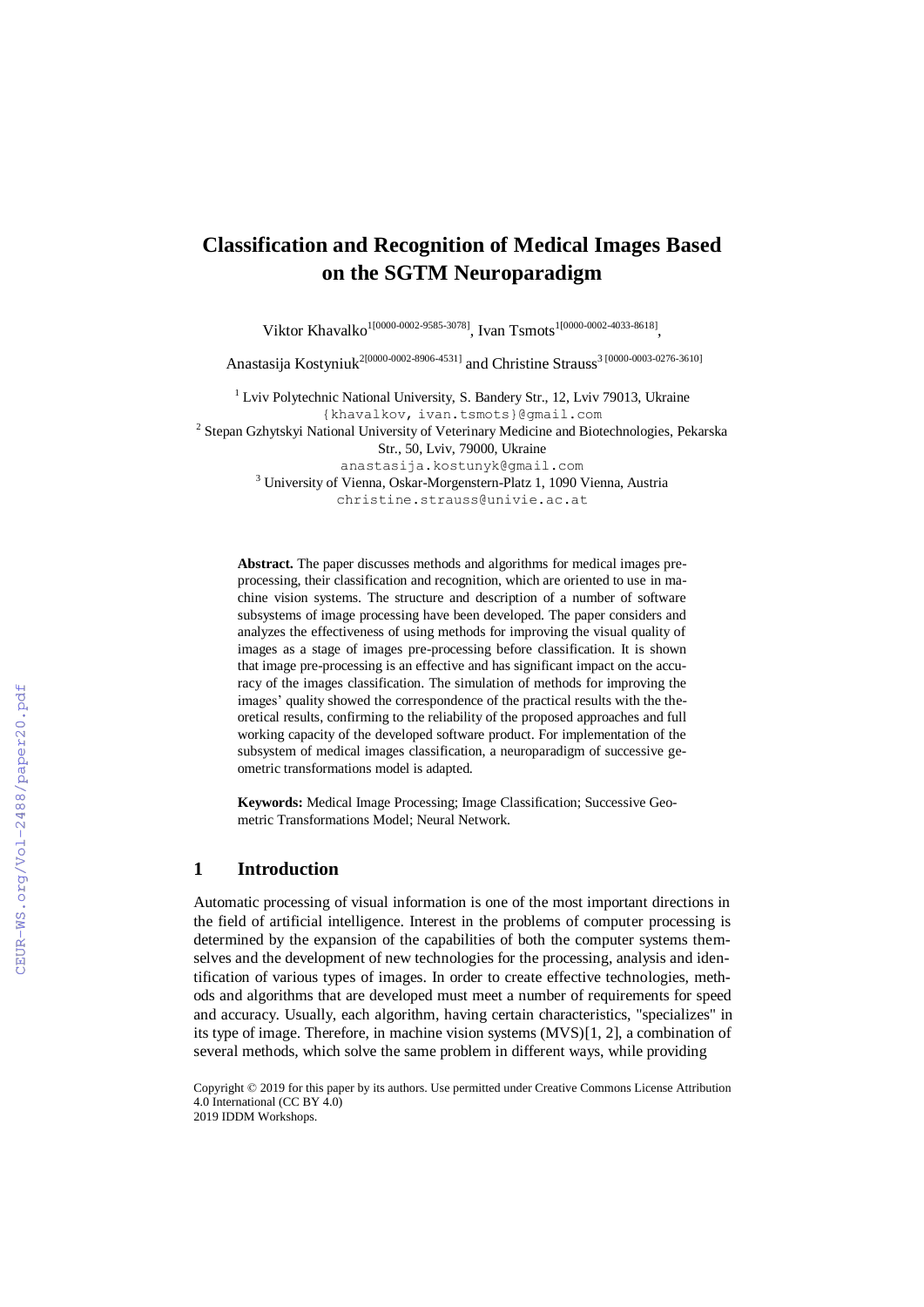the necessary parameters for the speed and authenticity of identification, is required. In turn, for the efficient functioning of MVS, it is necessary to regular replenish the arsenal of methods and means of pre-processing, compression of images and constructing classifiers, which necessitates the openness of these systems, as well as the need for tools for their design [1-3].

MVS has a long history of development and effective application in many hightech areas of production. The use of machine vision is wide enough, it covers a wide range of activities, including, for example, such as: large industrial production; accelerated production of unique products; safety systems at work; preliminary control of finished products (for example, quality control, investigation of mistakes made); visual control and control systems (accounting, barcode reading); automated vehicle control; food quality control, etc. AI, machine learning and machine vision (MV) are absolutely essential to medical science in today's world. Making sense of scans and other kinds of medical imaging would be near impossible for a human specifically due to the sheer volume of images that a typical imaging procedure may produce.

In the last few years, AI has become so sophisticated in this field that it's oftentimes no longer necessary to code a machine to search for specific images. Through deep learning and pattern recognition processes, the software can find these images on its own when presented with similar images, thus reducing the time a medical professional is spent "training" the machine. This is extremely useful for radiologists and oncologists with a large caseload.

The AI can then go on to detect subtleties in these images that can reveal patterns humans wouldn't ordinarily be able to figure out. As a result of breakthroughs in deep learning, AI can correlate the subtle features of medical images hidden to human scrutiny with patient diagnoses [3-5]. As a result, medical professionals discover patterns that can influence which images they choose to focus when the AI selects it for them out of thousands. In other words, medical professionals learn from AI which images are cause for concern. This of course then translates to earlier diagnoses for patients, which can greatly increase their chances of survival and cure.

Machine vision is a critical technology for combining the contradictory demands of high quality performance standards in medical technology and reduced costs.

## **2 Formulation of the problem**

The problem of perception and processing of images in real-time systems requires the development of new information bases with minimal redundancy of information, new principles for the construction algorithms with the ability to change the parameters to adapt them to the requirements of a specific task, new dynamic models and mechanisms for quick search of objects and follow them, new architectures for parallel processes for image processing.

The aim of this paper is consideration and analysis the effectiveness of using methods for improving the visual quality of images as a stage of images preprocessing before classification. Beside this it will be showed that image preprocessing are effective tool and has significant impact on the accuracy of the images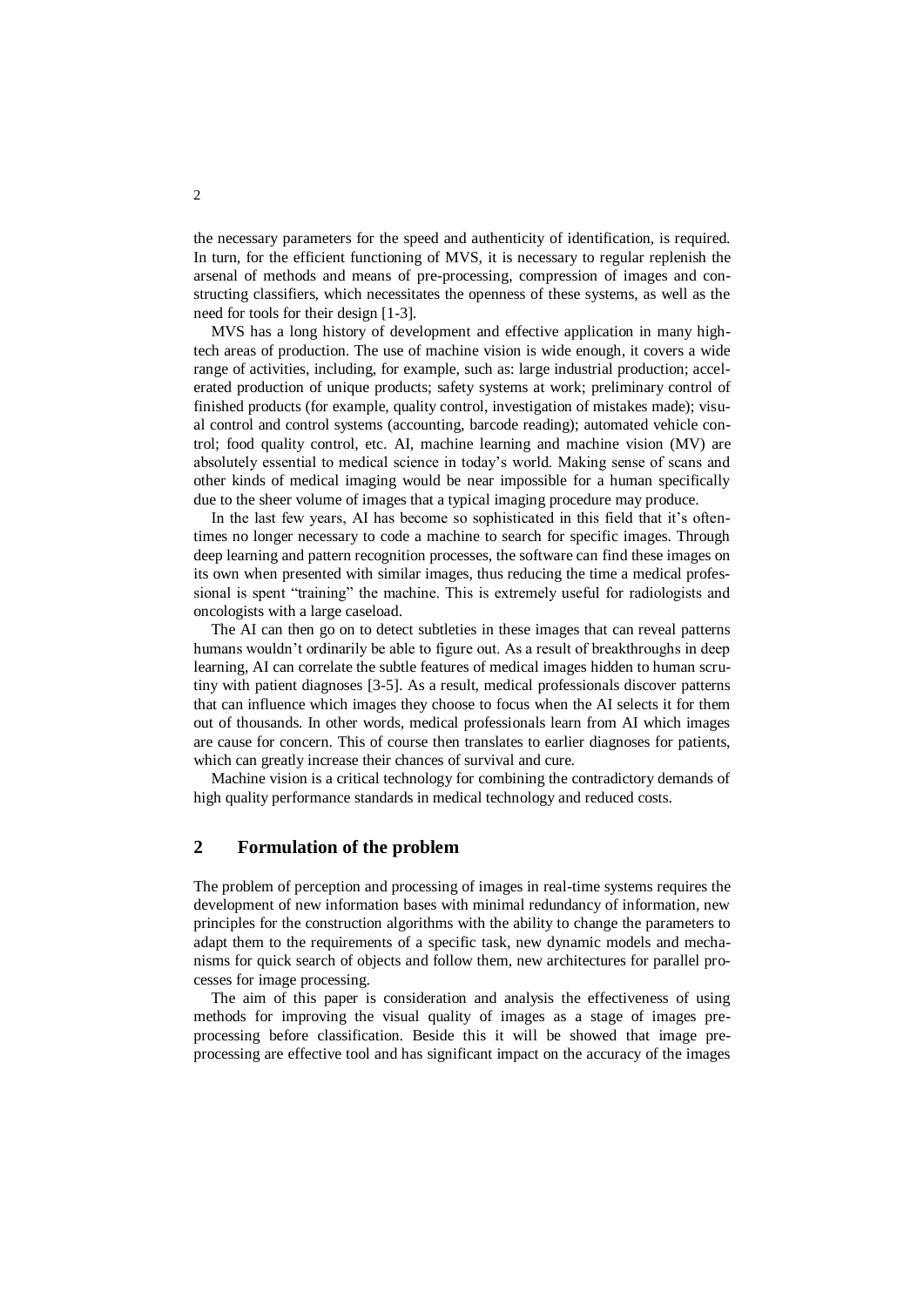classification. A new SGTM neuro-paradigm has been applied to accomplish this task and build an effective medical image classification subsystem. The results of computer simulations will allow to evaluate the efficiency, speed and accuracy of the classification of medical images before and after pre-processing.

## **3 Functional scheme of the machine vision system**

The general functional scheme of the MVS is shown in Fig. 1. The image of the object through the camera is captured and transmitted to the image processing system, in which the pre-processing of the received image is performed. Through the visual control unit, supervision and control over the image preprocessing process are performed and, accordingly, those algorithms are selected that are necessary for the accomplishment of the task. In more detail, the structure, methods, algorithms and tasks that are solved by the image processing system are discussed below. If necessary, the processed information about the object is displayed on the visual control device. On the basis of the received information, the communications controller selects control signals that activate actuators that have a targeted effect on the object. In addition, MVS can record the results of image analysis on the media and output to the printer [2, 6,7].



**Fig. 1.** MVS functional scheme

An important part of the system is the control unit. Its function includes managing the parameters of processing units, as well as synchronization of processes performed in the system.

The system of image processing consists of two units – primary processing unit and unit of secondary processing. The image analysis device (secondary processing) serves to select and recognize the object, determine its coordinates and position. If necessary, the processed information about the object is displayed on the visual control device. On the basis of the information received, the communications controller selects control signals that activate actuators that have a targeted effect on the object.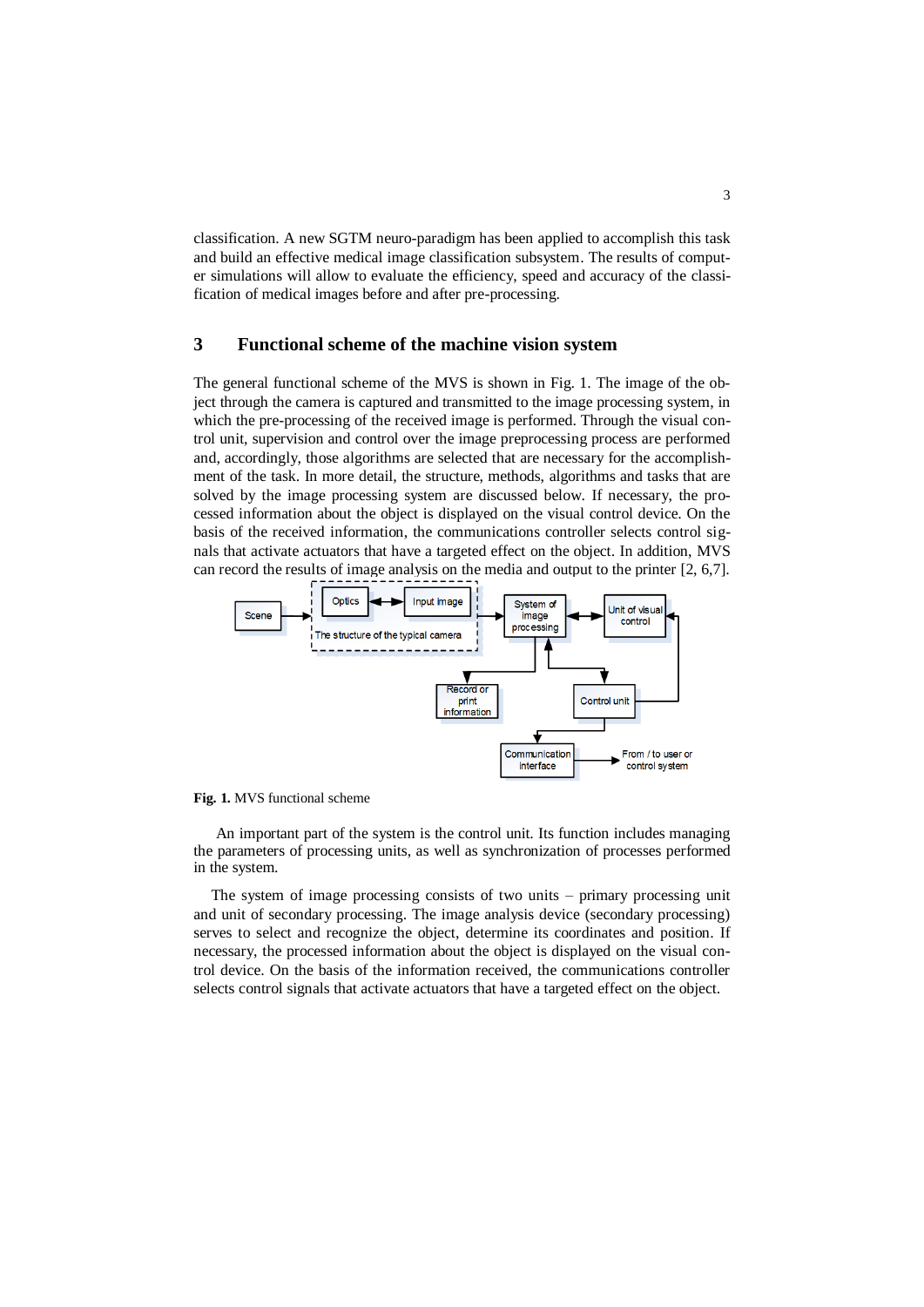## **4 System of image processing and classification**

High-quality images are a key requirement for efficient use of machine vision and reduced processing time. To obtain graphic information, the image must be processed and analyzed. Next, this information is compared with the database of known objects, on the basis of which a corresponding decision is made [5-9]. Typically, methods for processing and analyzing graphic details are integrated into a single algorithm. Among such complex methods one can distinguish the following.

#### **4.1 Realization of system of image processing**

To simulate image quality algorithms, software designed exclusively to improve image quality is developed, which allows you to explore the quality improvement of images by various methods with the possibility of the task of arbitrary filter masks.

The main functions of the program are [6, 9-11]:

- ─ linear scaling;
- ─ reduction of noise in the image using linear filtering;
- ─ noise reduction in the image using median filtering;
- ─ underscoring the boundaries.

Linear zooming or linear contrasting is performed in accordance with the above theoretical views. Scaling requires two image passes. During the first pass, the minimum and maximum values of brightness in the image are determined, while during the second pass, the calculation of the brightness of each point is performed.

For color images, this algorithm applies separately to each component of the color image. Since these components are three (R is a red component, G is green, B is blue), then six passes of the initial image are required, which requires significant computing resources.

The task of reducing noise in an image using linear filtering and underscoring the boundaries in terms of software implementation is one and the same task - the difference is only in the coefficients of the mask. It consists of direct multiplication of the mask coefficients by the pixel value of the image and finding its sum, which is written to the output file. After that, the mask shifts  $(1)$  to one pixel and the operation is repeated. Mask size 3x3, as a result, each pixel in the original image is replaced by the sum of pixels in the neighborhood of 3x3, including the central pixel [6]:

$$
g(i,j) = \frac{1}{k} \sum_{m=-1}^{1} \sum_{n=-1}^{1} a(1-m, 1-n) f(i-m, j-n),
$$
 (1)

where  $f(i - m, j - n)$  - the value of the input image pixels;  $a(1 - m, 1 - n)$  - value of the coefficients of the mask;  $g(i, j)$  - the value of the pixels of the original image, k - the coefficient, set by the user.

Often, the value of the coefficient  $k(2)$  is the sum of the mask elements:

$$
k = \sum_{m=-1}^{1} \sum_{n=-1}^{1} a(1-m, 1-n). \tag{2}
$$

4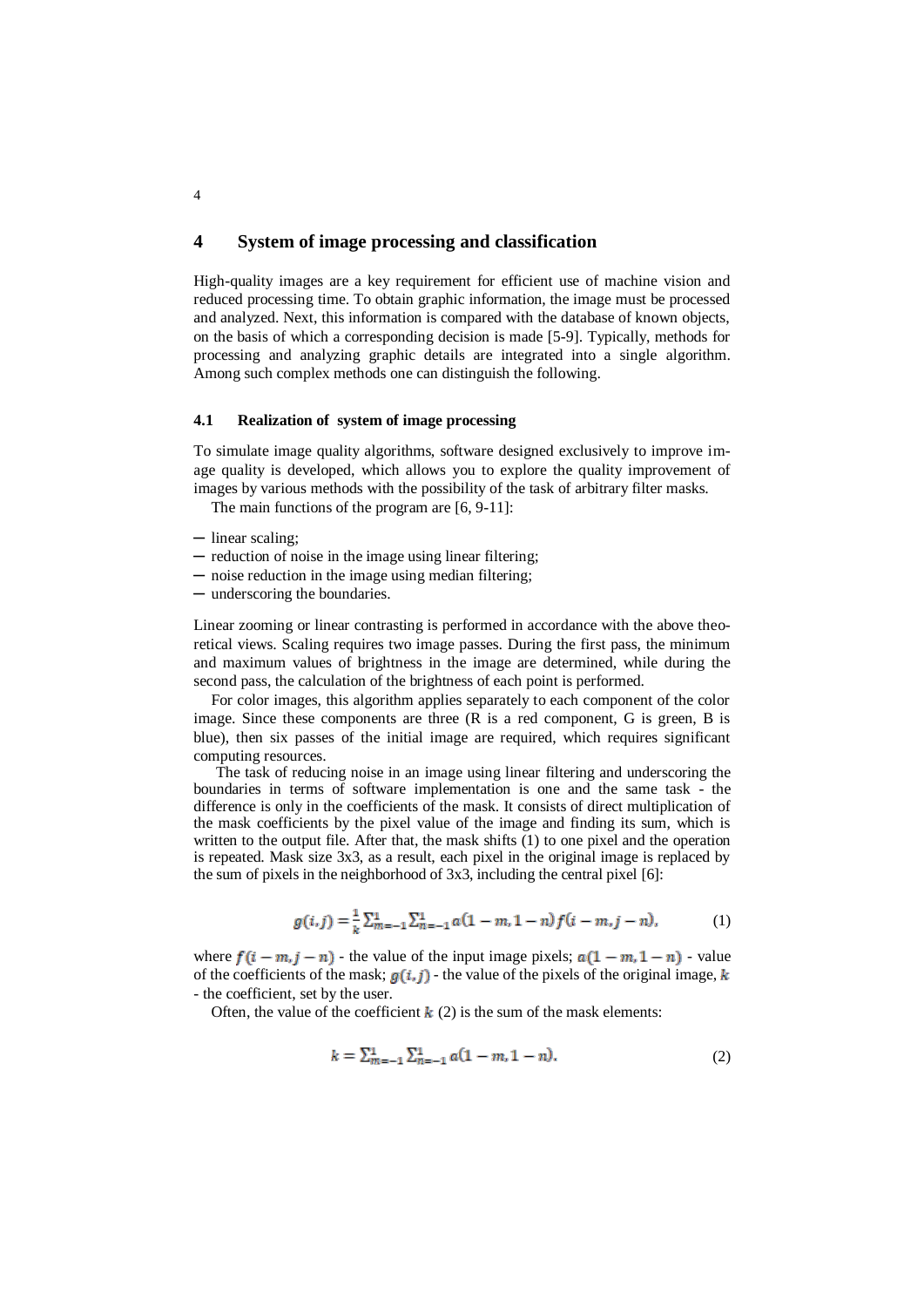The main task of this coefficient is to provide in the output image, after calculations, values that are within one byte per component of the color image. But there may be other meanings if it improves the quality of the image and the program provides the output after computing to write to an array of float followed by bringing the result using linear scaling to the standard dynamic range for each component RGB - 0-255.

For color images, this algorithm applies separately to each component of the color image. Simplified algorithm's graph diagram is shown in Fig. 2.



**Fig. 2.** Flow chart of the algorithm for linear filtering

#### **4.2 Main approaches to the image classification**

After the images preprocessing and bringing them to the necessary form the next important step is their classification.

At the present stage of the development of artificial intelligence it is often accepted to apply methods of machine learning for the implementation of classification and image recognition tasks [10-12]. Systems based on machine learning methods are used in systems of machine vision, for identification of objects in images, analysis of human language and texts, etc. [10-16].

Traditionally, pattern recognition (or their classification) was carried out on the basis of information signs. Consequently, the construction of patterns recognition systems (patterns-recognition) or systems based on the methods of machine learning, needed expert knowledge to develop methods and rules for the allocation of features (feature extraction). The selection of attributes is the conversion of the initial "raw" data (such as the pixel value to the image) into a suitable representation (vector of attributes) from which the learning system (classifier) can identify and classify the images submitted to the input. Such methods of machine learning are limited in the ability to process natural data in its original form [4].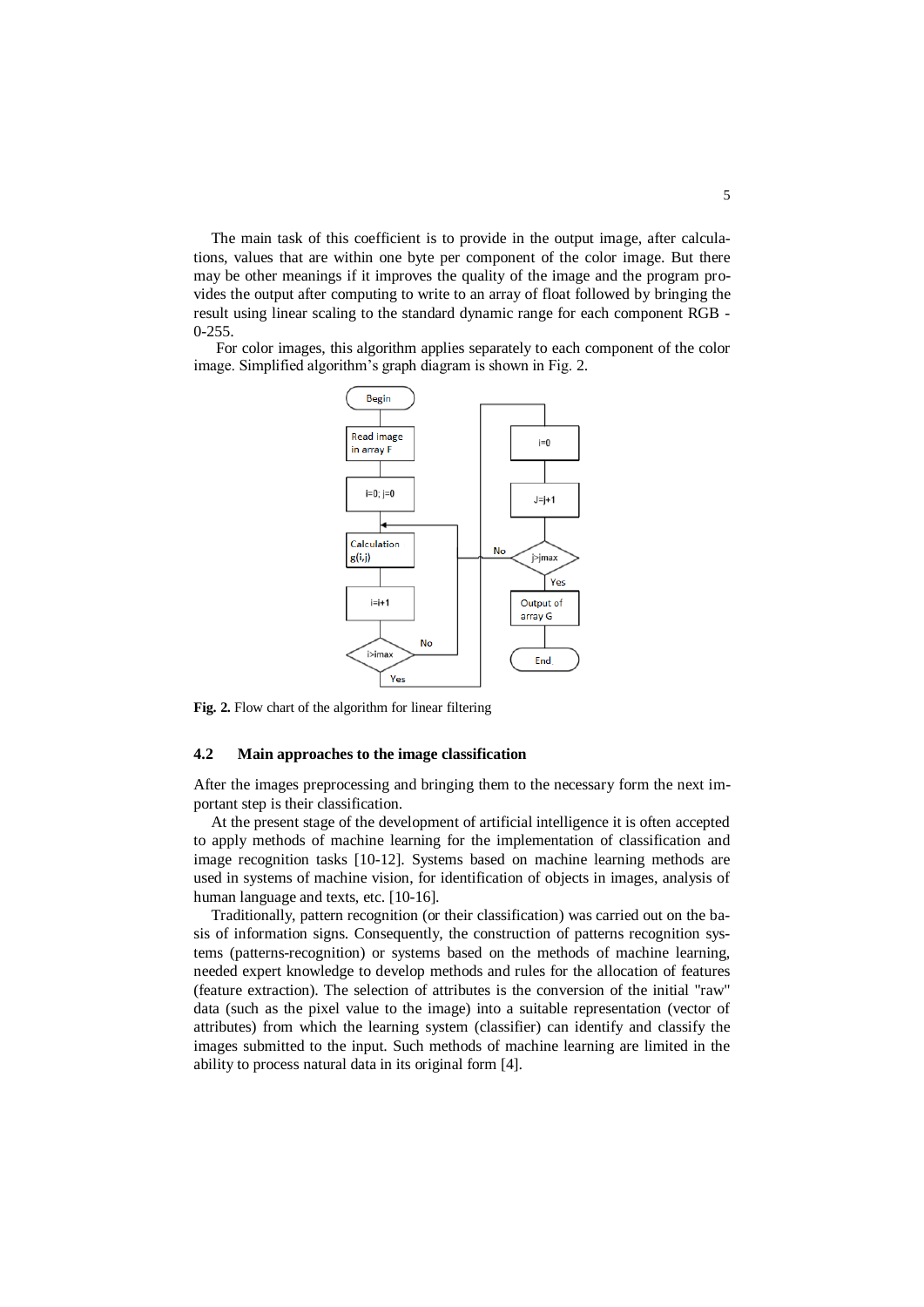Machine learning methods are divided into two main categories: supervised learning and unstructured learning. Learning methods with the teacher share the input data into a set of pre-defined classes. For training this classifier, you need a training sample that contains labeled samples of different classes. Learning methods without a teacher do not require training data, but they do not match a certain class with the input data, but only study the patterns in the input data and share the input data on similar groups (clusters) [5]. Since the task of the work is to analyze the methods of classification, then we will only consider the methods of teaching with the teacher.

Existing types of classifiers are systematized according to different criteria and their short characteristics are given in Table. 1 [10-17].

| <b>Criterion</b>     | <b>Type</b>      | <b>Short Description</b>                      |
|----------------------|------------------|-----------------------------------------------|
| Use or non-use of    | Classification   | According to approaches to the                |
| training data        | with teacher     | classification with the teacher, the input    |
|                      |                  | data is shared using a set of samples as      |
|                      |                  | learning data                                 |
|                      | Classification   | Classification approaches without teacher,    |
|                      | without teacher  | known as clustering, do not take into         |
|                      |                  | account educational data labels for the       |
|                      |                  | classification of input data                  |
|                      | Semi-automatic   | Learning in semi-automatic approaches ta-     |
|                      | training         | kes place using data with and without labels  |
| Taking into          | Parametric       | Parametric classifiers are based on the       |
| account or not       | classifiers      | assumption that the probability density       |
| taking into account  |                  | function for each class is known              |
| any assumption of    | Nonparametric    | Nonparametric classifiers are not limited to  |
| output data          | classifiers      | any assumptions about the distribution of     |
| distribution         |                  | input data                                    |
| Consideration of     | One classifier   | A single classifier is used to assign a label |
| one classifier or    |                  | to an object                                  |
| ensemble             | Ensemble of      | When determining the label for an object,     |
|                      | classifier       | the results of several (ensemble) classifiers |
|                      |                  | are taken into account                        |
| The use or non-use   | Hard classifier  | Technologies of hard classification do not    |
| of hard fission      |                  | take into account further changes of          |
| technology, where    |                  | different classes                             |
| each object belongs  | Soft (fuzzy)     | Fuzzy classifiers model gradual marginal      |
| to only one cluster  | classifier       | changes, providing an assessment of the       |
|                      |                  | degree of similarity of all classes           |
| Formation by clas-   | Probabilistic    | The classifier is capable of estimating the   |
| sifier of the proba- | classifier       | probability distribution for a given set of   |
| bility distribution  |                  | classes for a given sample                    |
| of belonging to all  | Nonprobabilistic | The approach defines only the most suitable   |
| classes              | classifier       | class for the input image                     |

**Table 1.** Variety of approaches to classification depending on the criteria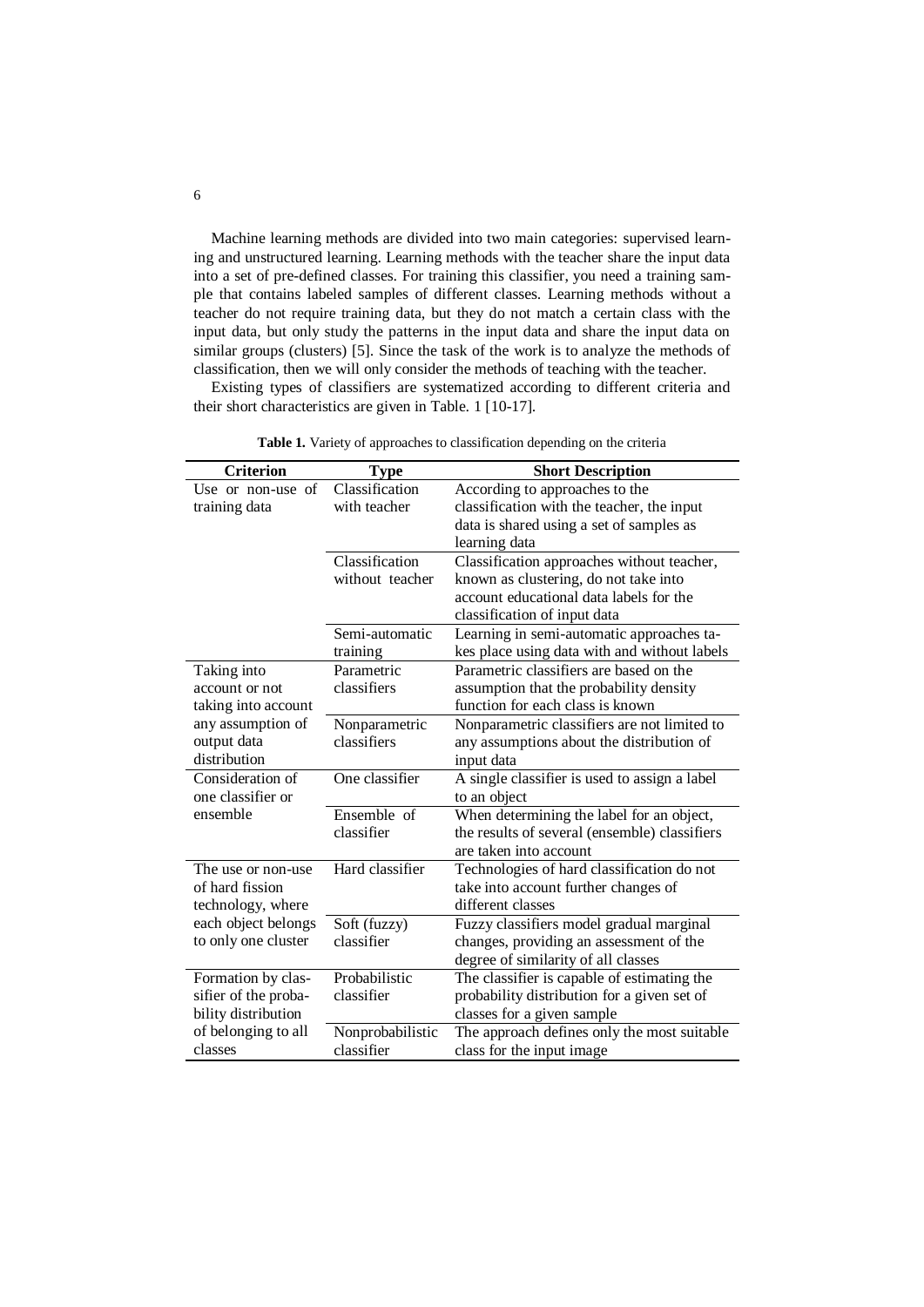Classifiers can be divided into parametric and non-parametric ones. The parametric ones include, for example, the maximum likelihood method, since it works on the assumption that the probability density function for each class is given by the gaussian distribution [10]. Nonparametric classifiers are not based on any assumptions about the distribution of input data. Given the fact that in most cases the distribution function is unknown, nonparametric classifiers have become much more widely used.

An important property of the classifiers is the possibility not only of the input data to a certain class (the classifier's output), but also to determine the probability of belonging to each of the classes, on the basis of which it is easy to choose the most reliable class. Such a feature is, for example, logistic regression. The resulting probabilities for each class can be used for post processing of classification results, for example, to combine outputs from different models in the ensemble, filtering noise, etc.

The most common approaches for classification problems are artificial neural networks [16-19], logistic regression [8], support vector machine (SVM) method [14,15] and random forest [18].

#### **4.3 Application of Neural Networks in the Recognition Problem**

Neural networks are successfully used in solving many problems of pattern recognition [4, 10, 12]: symbol recognition, pattern recognition, and many others. At present, the most common problems in image recognition and identification are the use of classical neural network architectures (multilayer perceptron, networks with radial basis function, convolutional neural networks, etc.). However, as the analysis of these works shows, the application of classical neural network architectures to the classification problem is not always is effective:

- usually, a neural network ensemble (2-3 neural networks trained with different initial values of synaptic coefficients and the order of the images input), which negatively affects the computational complexity of the problem and, accordingly, the time of execution;
- as a rule, classical neural network architectures are used in conjunction with auxiliary methods for selecting the plot part of the image (color segmentation, contour allocation, etc.) that require high-quality and punitive pre-processing of learning and working data that is not effective;
- neural network architectures are extremely sensitive to the effects of various external factors (changing the shooting conditions, the presence of individual features in the image, changing the orientation).

In addition, there are difficulties in the application of traditional neural networks to the real tasks of recognition and classification of images.

#### **4.4 Architecture of ANN on the base of SGTM and modelling**

To solve the classification problem, an approach of using neural networks based on the successive geometric transformations model (SGTM) is proposed [20-22]. Archi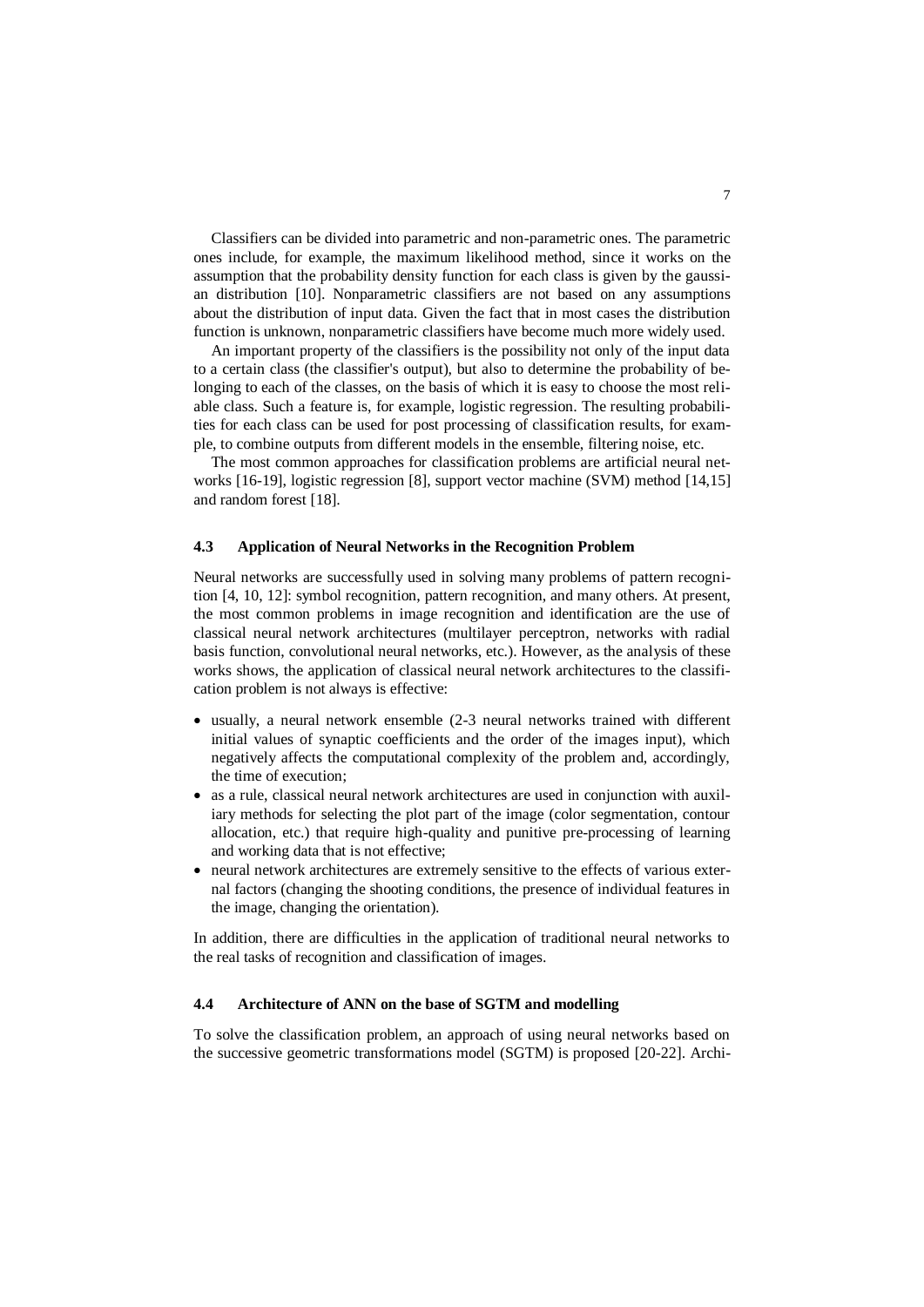tecture of neural network based on the SGTM is shoved on Fig 3. Each input vector in the SGTM is considered as a point in N dimensional space, where N is the number of vector components.



**Fig. 3.** Architecture of neural network based on the SGTM

Since each of the processed images had its own dimensions and characterized by the presence of the background, it required a pre-processing using the above described algorithms in order to obtain the input of such images whose classification gave it the most accurate result. Before starting to directly solve the problem of image classification using neural networks based on SGTM, the subsystem of received medical images pre-processing was applied. This is primarily due to several different reasons:

- Resize the original images as follows, to keep the image sizes multiple of the frame size (two image sizes used - 600x420 and 640x480).
- Improving the image quality by increasing the contrast in order to highlight of medical images features (shown by the arrows in Fig. 4a and Fig. 4b).



**Fig. 4.** Test images: a) test image; b) image 1 for classification; c) image 2 for classification

The input of the neural network sequentially presents data about a single image or an image that corresponds to video stream frames that are separated by frames [23] of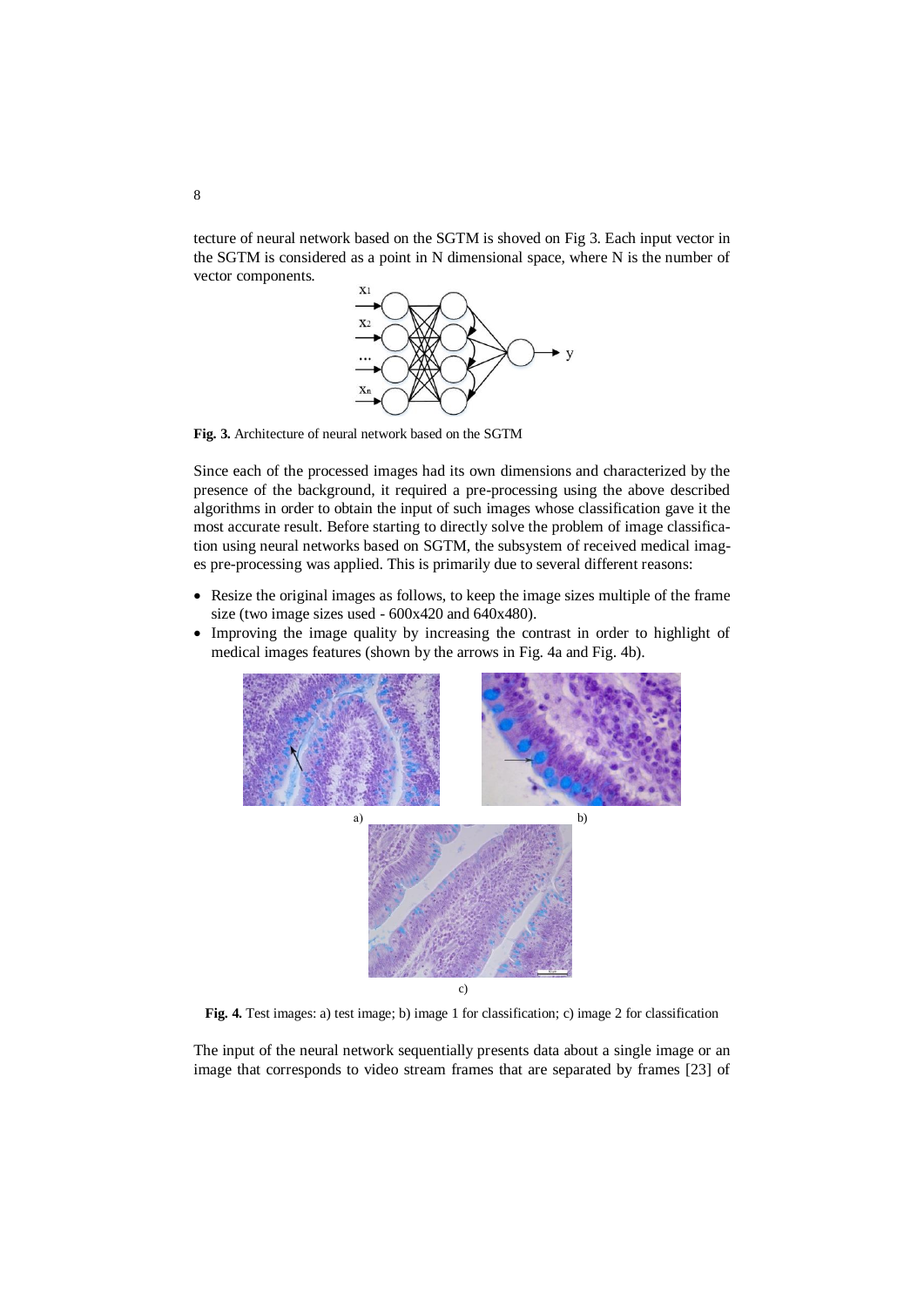different size. In order to investigate the classification accuracy and determine the optimal frame size, it was decided to use different frame sizes, namely 3х3, 4х4, 5x5, 6х6 and 8x8.

That is, if the original image is 600x420 pixels in size, it is divided into 5x5 frames with a total number of pixels 25, then a matrix is fed to the input of the neural network, the number of columns of which is equal to the number of elements in the frame, namely 25, and the number of rows - the number of frames 120x84.

The obtained values of errors are shown in Table 2, and the graphs of these errors are shown in Fig. 6.

Fig. 4 shows three images: a training image (Fig. 4 a) and two images for which the classification procedure was conducted (Fig. 4 b and 4 c). Fig. 4 b is characterized by a higher level of detail and higher scale, whereas the image in Fig 4 c is more general and contains more information. The classification results are positive in both cases, but the classification accuracy is different (Figs. 5, 6 and Table 2).



**Fig. 5.** The result of the classification in the form of scattered plots for: a) for image 1 (Fig. 4 b) frame size 3x3 1; b) for image 2 (Fig. 4 c) frame size 3x3; c) for image 1 (Fig. 4 b) frame size 6x6 1; d) for image 2 (Fig. 4 c) frame size 6x6;

Fig. 5 shows the results of the classifications for each of the images. For frame with size 3x3 we can say that for image 3 (Fig. 4 c) almost all points on Fig. 5 b that the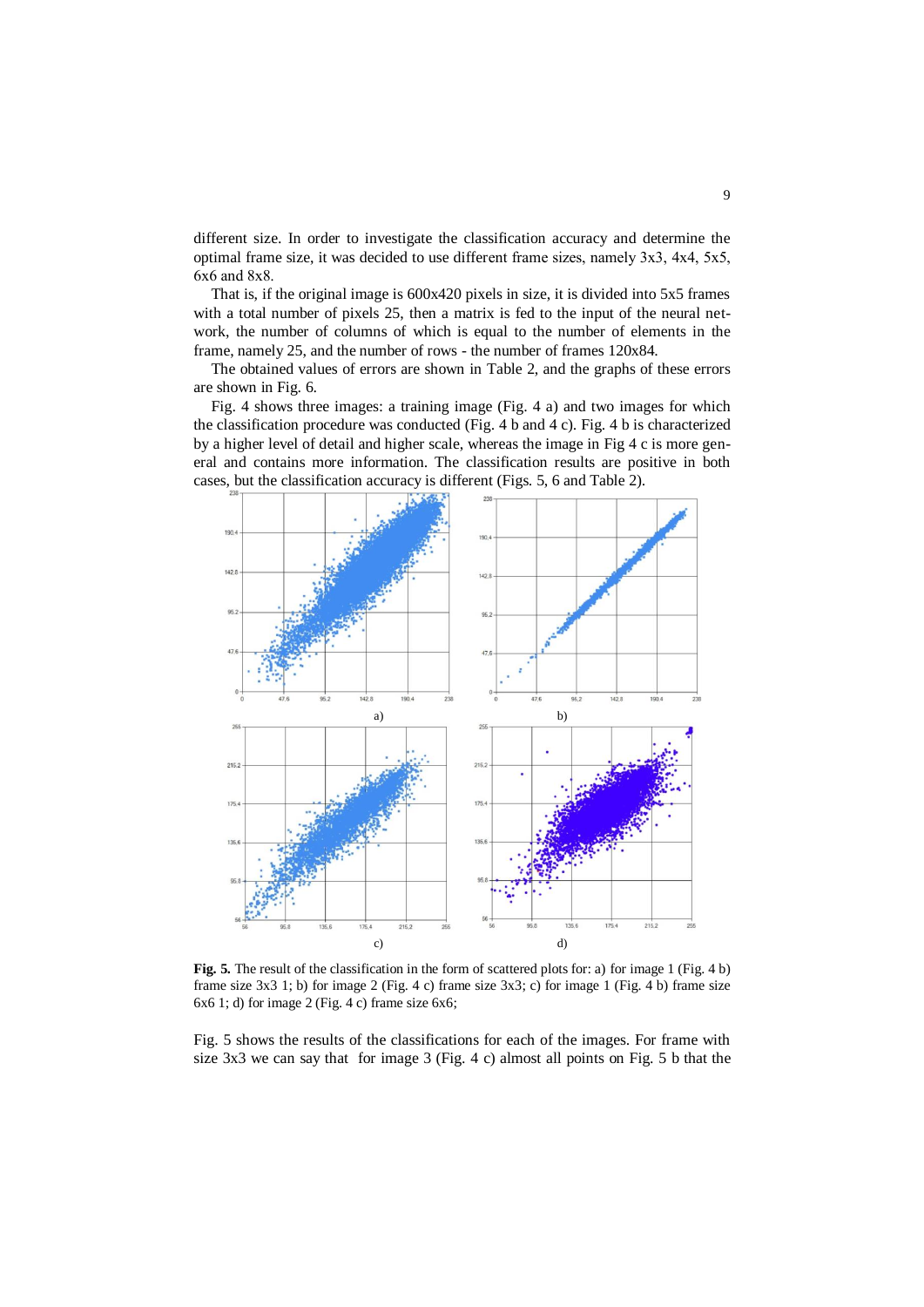neural network has given after classification, densely placed along the line, which means that the image on which the network trained and the test image belonged to one class and the error is small. What you cannot say about the results obtained for test image 2 (Fig. 4 b). The results of the given neural network are scattered and the classification errors are greater.

| Frame size/<br><b>Indicator</b> | <b>Sample</b> | MAPE, %  | <b>RMSE</b> | RMSE_M, % |
|---------------------------------|---------------|----------|-------------|-----------|
| 3x3                             | Image 1       | 5,483064 | 0,082030    | 0.034466  |
|                                 | Image 2       | 2,652584 | 0,013997    | 0,005881  |
| 4x4                             | Image 1       | 3,442389 | 0.065796    | 0,026746  |
|                                 | Image 2       | 2,125720 | 0.010492    | 0,003789  |
| 5x5                             | Image 1       | 4,954705 | 0,079489    | 0,048903  |
|                                 | Image 2       | 3,339208 | 0.090919    | 0.038041  |
| 6x6                             | Image 1       | 6,809732 | 0.153870    | 0.060341  |
|                                 | Image 2       | 6,772661 | 0,178993    | 0,070193  |
| <b>8x8</b>                      | Image 1       | 9,284970 | 0,273038    | 0,097045  |
|                                 | Image 2       | 8,615729 | 0,248039    | 0,083970  |

**Table 2.** Quality indicators of the obtained results





**Fig. 6.** Graphs of dependance the classification errors of medical images on the frame size: a) MAPE,%; b) RMSE; c) RMSE\_M, %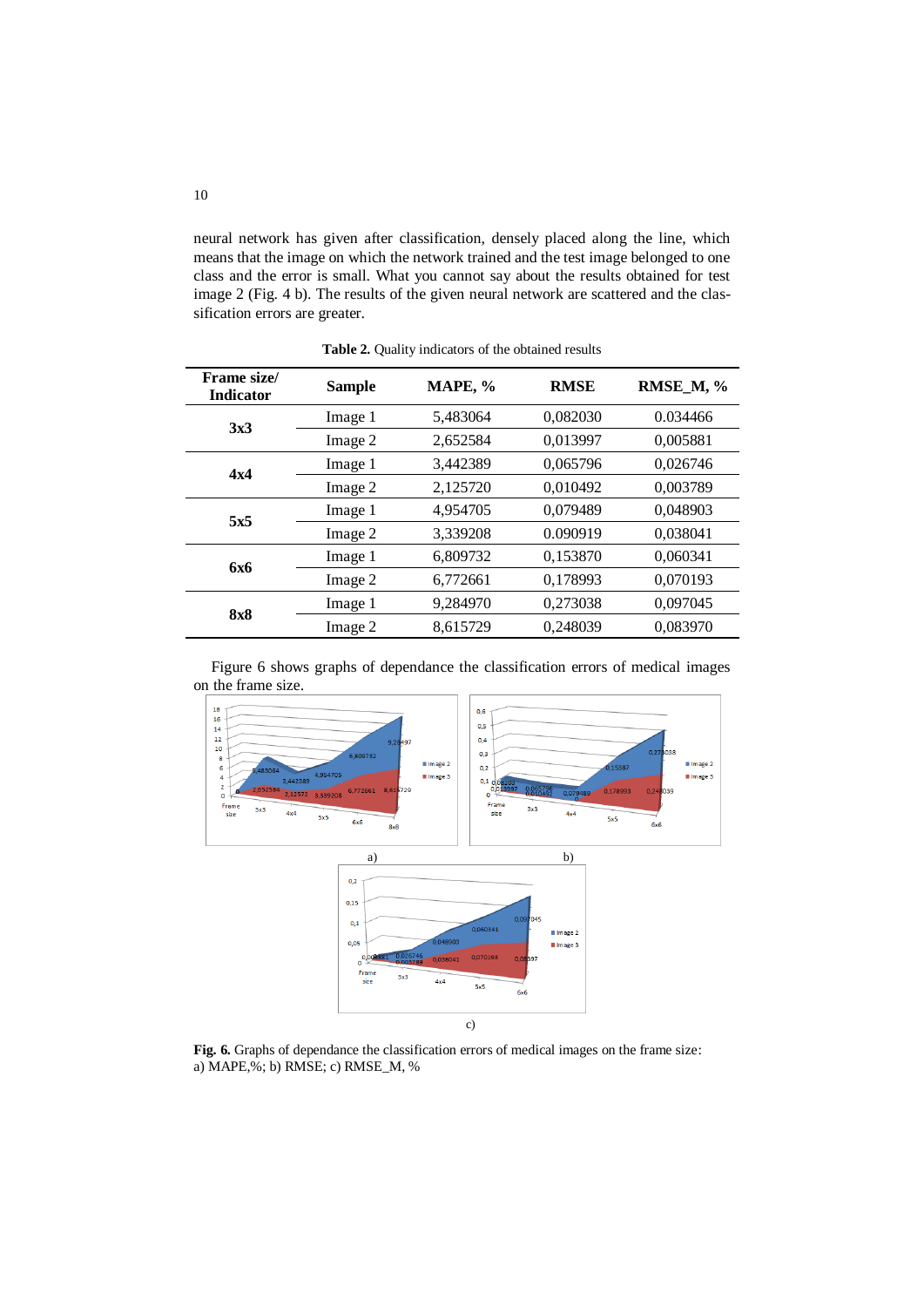For frame with size 6x6 we can see (Fig 5,c and Fig.5,d) that classification accuracy is more worse (Table. 2). Table 2 shows the results of errors for the obtained classification results and Figure 6 shows the graphs of the magnitude of the classification error on the frame size.

The graphs in Fig. 6 show that the classification errors increases with the size of the frame. Having analyzed the obtained results, it is safe to say that the most optimal frame size is 4x4, since in this case all three considered errors (MAPE, RMSE and RMSE<sub>M</sub>) are minimal and provide the best result in terms of efficiency both in the pre-processing of medical images and their classification.

# **5 Conclusion**

- 1. The structure and description of a number of software subsystems for MVS was developed, which made it possible to highlight the most important components and to analyze the basic approaches of their realisation.
- 2. The methods and algorithms of image pre-processing, their classification and recognition, which are oriented for use in MVS, are considered and analyzed.
- 3. In general, the use of the proposed methods in the development of MVS allows several times to reduce the amount of computational operations with increasing the probability of recognizing objects in images.
- 4. The SGTM paradigm has been applied for the implementation of neural network medical image classification.
- 5. The choice of the optimal frame size is substantiated and its influence on the errors value during the medical images classification using neural networks based on the SGTM paradigm is investigated.

## **References**

- 1. Forsyth, D., Ponce, J.: Computer Vision: A Modern Approach. Pearson Education, New Jersey (2011).
- 2. Davies, E.R.: Computer and Machine Vision: Theory, Algorithms and Practicalities, Academic Press, Orlando (2012)
- 3. Robb, R.A.: Biomedical Imaging, Visualization and Analysis, John Wiley & Sons Inc, New York (2000).
- 4. Bankman, I.: Handbook of Medical Image Processing and Analysis, 2nd Edition, Academic Press, New York (2008).
- 5. Haykin, S.: Neural networks and learning machines. 3rd ed. Prentice Hall, New York (2009).
- 6. Gonzalez, R., Woods, R.: Digital image processing. Tekhnosfera, Moscow (2005).
- 7. Kryvenchuk, Y., Shakhovska, N., Melnykova, N., Holoshchuk, R.: Smart Integrated Robotics System for SMEs Controlled by Internet of Things Based on Dynamic Manufacturing Processes. In Conference on Computer Science and Information Technologies. pp. 535-549 (2018).